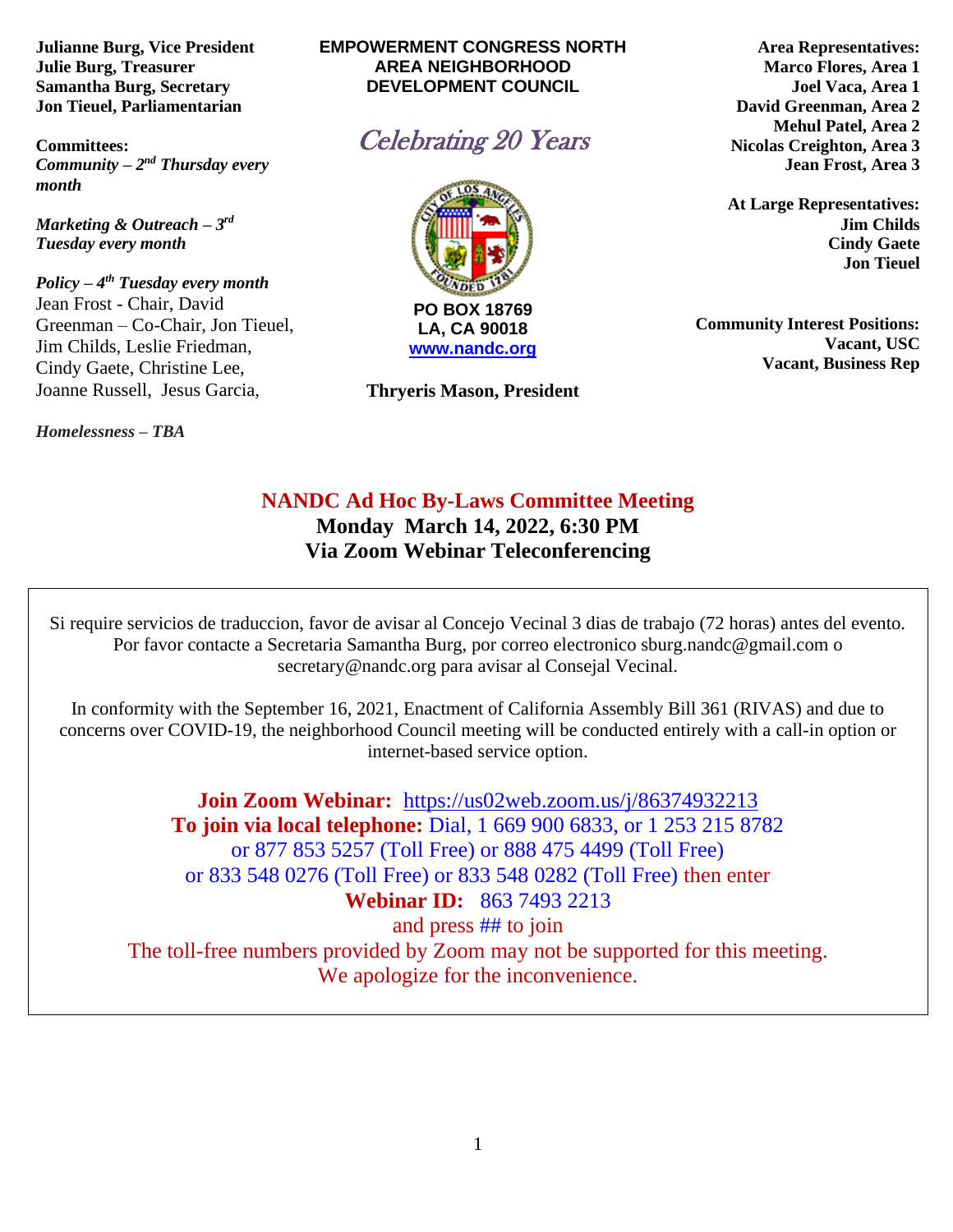When prompted by the presiding officer, to provide public input at the Neighborhood Council meeting the public will be requested to dial "9" or use the Raise Hand option, to address the Board on any agenda item before the Board takes an action on an item. Comments from the public on agenda items will be heard only when the respective item is being considered.

Comments from the public on other matter's not appearing on the agenda that are within the Board's jurisdiction will be heard during the General Public Comment period. Please note that under the Brown Act, the Board is prevented from acting on a matter that you bring to its attention during the General Public Comment period; however, the issue raised by a member of the public may become the subject of a future Board meeting. Public comment is limited to 2 minutes per speaker, unless adjusted by the presiding officer of the Board.

### AB 361 Updates:

Public comment cannot be required to be submitted in advance of the meeting; only real-time public comment is required. If there are any broadcasting interruptions that prevent the public from observing or hearing the meeting, the meeting must be recessed or adjourned. If members of the public are unable to provide public comment or be heard due to issues within the Neighborhood Council's control, the meeting must be recessed or adjourned.

**The Neighborhood Council system enables civic participation for all Angelenos and serves as a voice for improving government responsiveness to local communities and their needs. We are an advisory body to the City of Los Angeles, comprised of volunteer stakeholders who are devoted to the mission of improving our communities and bringing government to us.**

# **NANDC Ad Hoc By-Laws Committee Agenda**

### **Notice to Paid Representatives**

**If you are compensated to monitor, attend, or speak at this meeting, City law may require you to register as a lobbyist and report your activity. See Los Angeles Municipal Code §§ 48.01 et seq. More information is available at ethics.lacity.org/lobbying. For assistance, please contact the Ethics Commission at (213) 978-1960 or [ethics.commission@lacity.org.](mailto:ethics.commission@lacity.org)**

**1. Welcome and Call to Order - Jon Tieuel, Committee Chair**

# **2. General Public Comment**

Comments from the public on non-agenda items within the Board's jurisdiction. The public comment period is not intended to be "Question and Answer" period or for conversations with the ECNANDC Board **(up to two minutes per speaker with extensions granted at the discretion of the presiding officer).**

### **3. Review, Discussion of NANDC By-Laws and Recommendations**

- **4. Scheduling of Next Meeting**
- **5. ADJOURNMENT**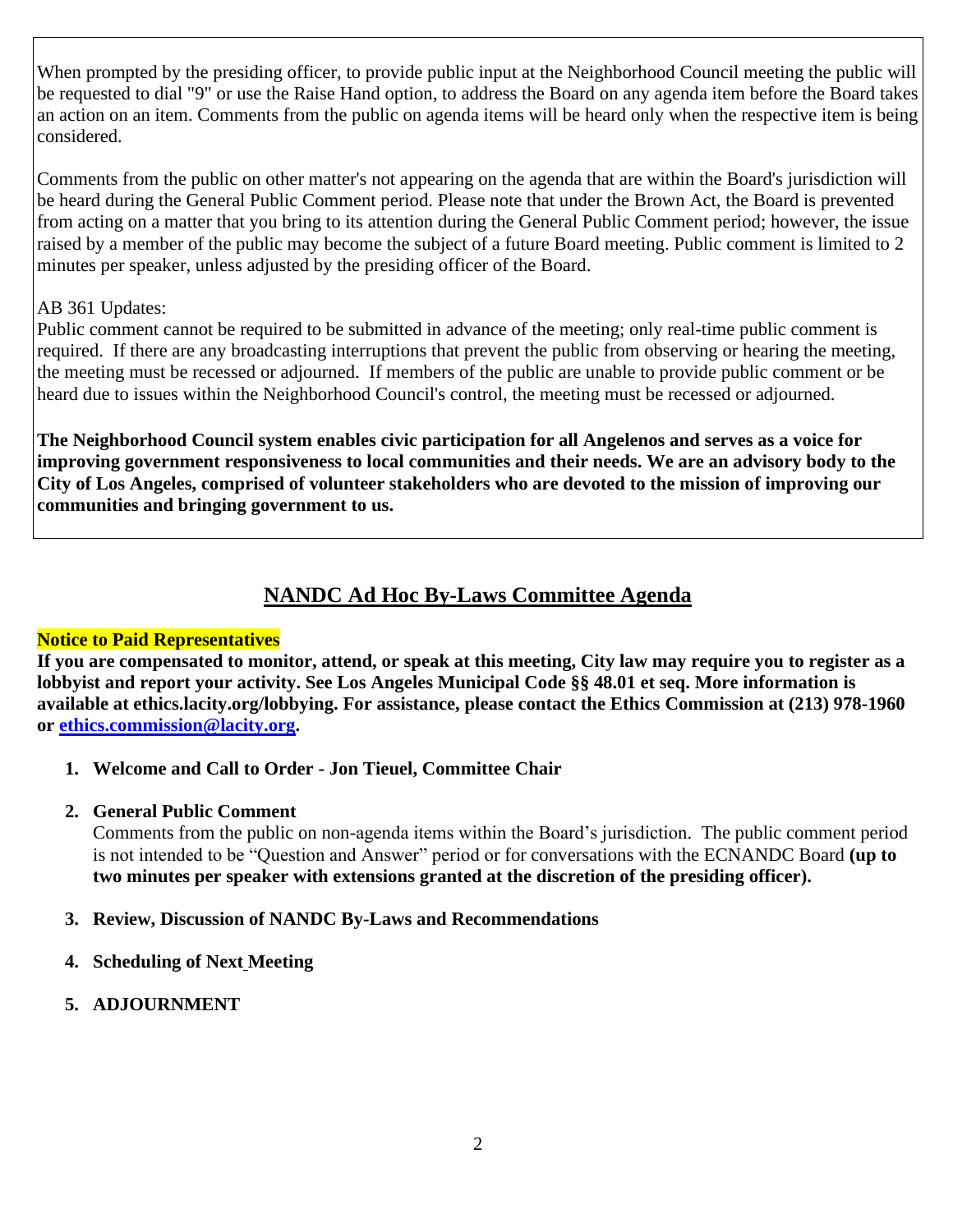| Official public hotice for all committees.<br><b>Empowerment Congress North Area Neighborhood Council Committees</b>                       |                                                                   |                         |                                    |
|--------------------------------------------------------------------------------------------------------------------------------------------|-------------------------------------------------------------------|-------------------------|------------------------------------|
| <b>COMMITTEE</b>                                                                                                                           | <b>CONTACT INFORMATION</b>                                        | <b>MEETING LOCATION</b> | <b>MEETING</b><br><b>DATE/TIME</b> |
| <b>Community Committee</b> (Outreach,<br>Youth and Senior, Block<br>Club/Neighborhood Associations,<br>Beautification, Budget and Finance) | <b>Julianne Burg, Chair</b><br>vp@nandc.org                       | Via Zoom                | Second<br>Thursday<br>6:30 p.m.    |
| <b>Marketing &amp; Outreach Committee</b><br>(Marketing, Events, Outreach, Social<br>Media)                                                | Samantha Burg, Chair<br>Secretary@nandc.org                       | Via Zoom                | Third Tuesday<br>6:30 p.m.         |
| <b>Policy Committee</b><br>(Public Safety, Economic Development,<br>Land Use)                                                              | Jean Frost, Chair<br>area3a@nandc.org<br>David Greenman, Co-Chair | Via Zoom                | Fourth Tuesday<br>6:30 p.m.        |
| <b>Homelessness Committee</b>                                                                                                              | <b>Cindy Gaete, Chair</b><br>Samantha Burg, Co-Chair              | N/A                     | <b>TBA</b>                         |

**Official public notice for all committees:**

The Next Meeting of the Empowerment Congress North Area Neighborhood Development Council Ad Hoc By-Laws Committee is TBA. *The Next Meeting of the Empowerment Congress North Area Neighborhood Development Council General Board Meeting is April 7, 2022, location pending the status of Safer at Home order.* 

*As covered entity under Title II of the Americans with Disabilities Act, the City of Los Angeles does not discriminate on the basis of disability and upon request, will provide reasonable accommodation to ensure equal access to its programs, services, and activities. Sign language interpreters, assistive listening devices, or other auxiliary aids and/or services may be provided upon request. To ensure availability of services, please make your request at least 3 business days prior to the meeting you wish to attend by contacting Julianne Burg at [vp@nandc.org.](mailto:vp@nandc.org)*

*In compliance with Government Code section 54957.5, non-exempt writings that are distributed to a majority or all of the board in advance of a meeting, may be viewed at NANDC.org or at the scheduled meeting. In addition, if you would like a copy of any record related to an item on the agenda, please contact Samantha Burg at [secretary@nandc.org.](mailto:secretary@nandc.org)*

**PUBLIC POSTING OF AGENDAS** – Neighborhood Council agendas are posted for public review as follows:

- USC Community House, 2707 S. Hoover St., Los Angeles, CA 90007
- USC Village Community Room, 3015 S. Hoover St., Building 1-189, Los Angeles, CA 90007
- Hoover Recreation Center, 1010 W. 25<sup>th</sup> St., Los Angeles, CA 90007
- South LA Café, 1700 Browning Blvd., Los Angeles, CA 90062
- MLK Recreational Center, 3916 S. Western Ave., Los Angeles, CA 90018
- $\bullet$  Denker Park, 1550 W. 35<sup>th</sup> Pl., Los Angeles, CA 90018
- Food 4 Less, 1748 W. Jefferson Blvd., Los Angeles, CA 90018
- FAME Renaissance Center, 1968 W. Adams Blvd., Los Angeles, CA 90018
- Loren Miller Recreation Center, 2717 S. Halldale Ave., Los Angeles, CA 90018
- [www.nandc.org](http://www.nandc.org/)

You may also receive our agendas via email by subscribing to L.A. City's Early Notification System at <https://www.lacity.org/subscriptions>